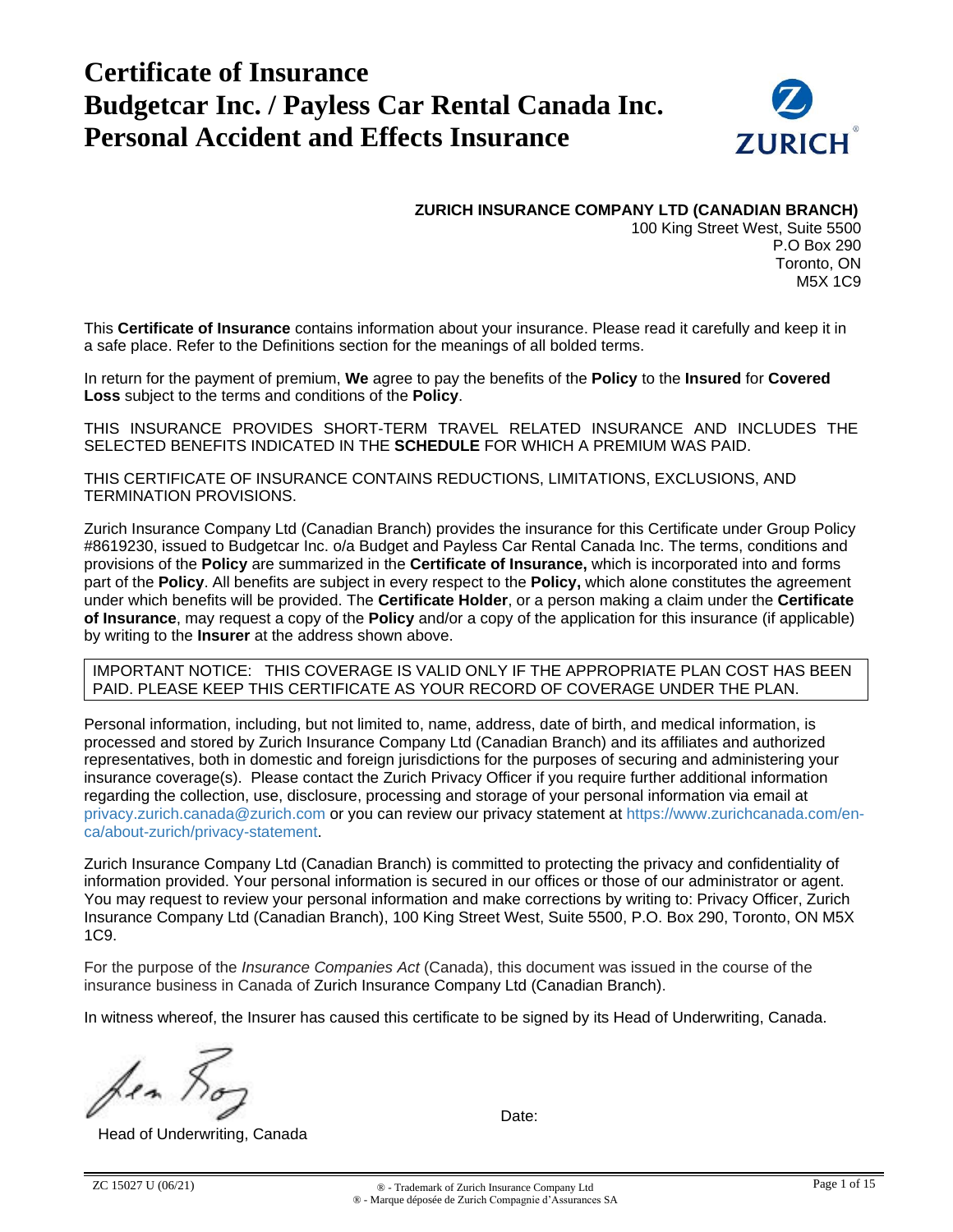# PLEASE READ THIS DOCUMENT CAREFULLY **TABLE OF CONTENTS**

- SECTION I SCHEDULE OF BENEFITS
- SECTION II COVERAGE PERIOD
- SECTION III BENEFITS
- SECTION IV GENERAL DEFINITIONS
- SECTION V GENERAL EXCLUSIONS
- SECTION VI HOW TO FILE A CLAIM
- SECTION VII PAYMENT OF CLAIMS
- SECTION VIII POLICY CONDITIONS
- SECTION IX GENERAL CONDITIONS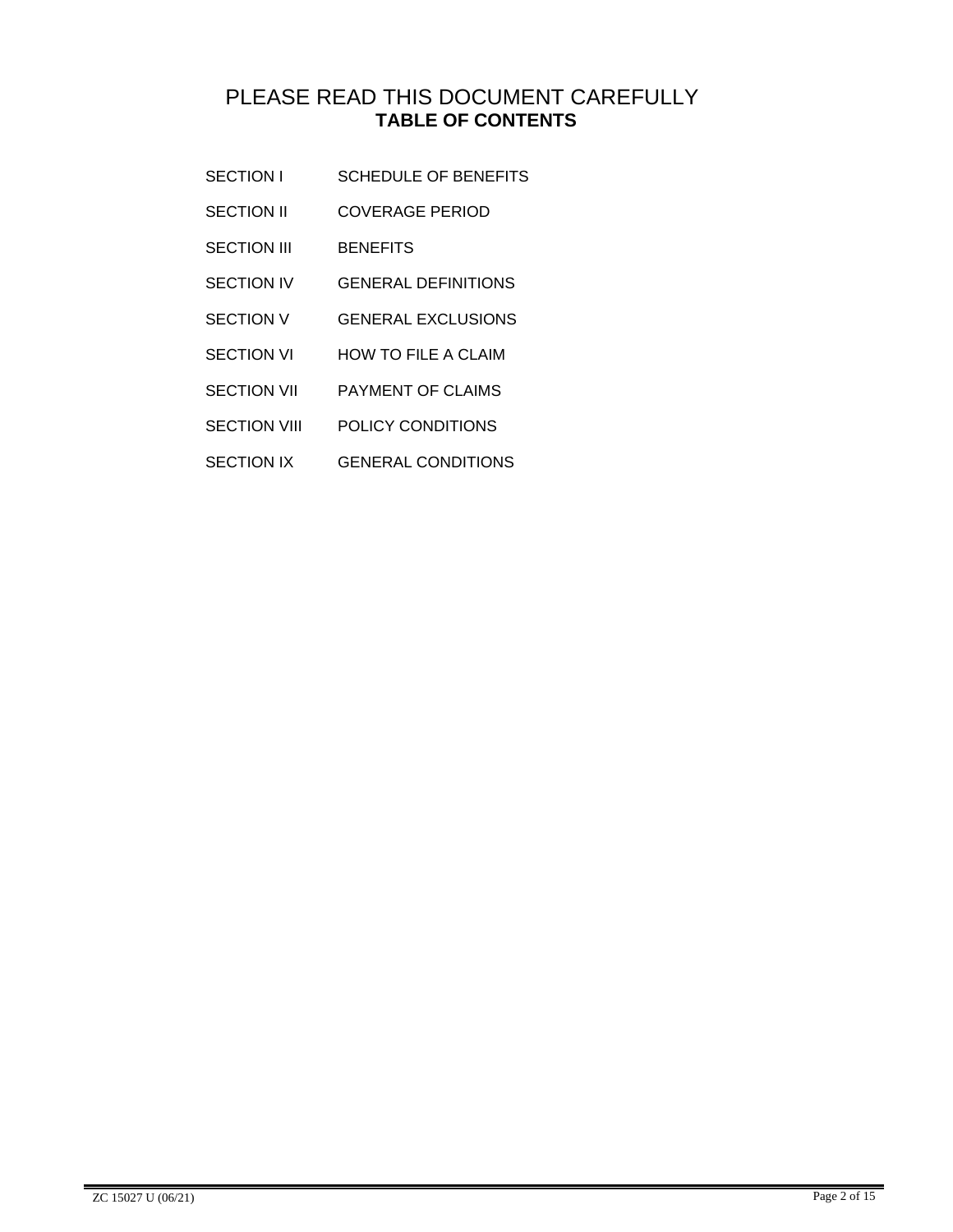# **SECTION I – SCHEDULE OF BENEFITS**

The following are the classes of **Insureds**:

- **Class I:** Private passenger car, mini-van or sport utility vehicle renters who have purchased coverage, and up to seven (7) **Traveling Companions**, during a **Covered Rental**.
- **Class II:** Private passenger van renters who have purchased coverage, and up to fourteen (14) **Traveling Companions**, during a **Covered Rental**.

If an **Insured** suffers a **Covered Loss,** and he or she is eligible under more than one class, **We** will pay only one benefit, the largest benefit.

Coverage under this **Policy** is included only if the **Certificate Holder** has elected to purchase during **Enrollment** and for which a Maximum Covered Amount is shown in the **Schedule** or in a Rider attaching to the **Policy**.

**Aggregate Limit of Liability** per **Covered Loss** arising under the Accident Plan is \$500,000.

| <b>BENEFITS</b>                                      | <b>MAXIMUM COVERED AMOUNT per Insured</b> |  |
|------------------------------------------------------|-------------------------------------------|--|
| A. Accident Plan                                     |                                           |  |
| 1. Accidental Death Benefit                          | \$150,000                                 |  |
| 2. Accidental Dismemberment Benefit                  | \$150,000                                 |  |
| 3. Exposure and Disappearance Benefit                | \$150,000                                 |  |
| <b>B. Emergency Evacuation and Repatriation Plan</b> |                                           |  |
| 1. Emergency Evacuation and Repatriation Benefit     | \$10,000                                  |  |
| C. Funeral Expense and Coma Plan                     |                                           |  |
| 1. Funeral Expense Benefit                           | \$5,000                                   |  |
| 2. Coma Benefit                                      | \$150,000                                 |  |

| <b>BENEFITS</b>                 | <b>MAXIMUM COVERED AMOUNT per</b><br><b>Reservation</b> |
|---------------------------------|---------------------------------------------------------|
| D. Personal Effects Plan        |                                                         |
| <b>Personal Effects Benefit</b> | \$2,000                                                 |
| Per Item Limit                  | \$1,000 per item                                        |

# **SECTION II – COVERAGE PERIOD**

A. COVERAGE PERIOD: Coverage begins on the Trip Departure Date and ends on the Trip Return Date.

**Trip Departure Date** means the date and time when the **Insured** takes control of the **Rental Vehicle**.

**Trip Return Date** means the earliest of the date and time when:

- a. control of the **Rental Vehicle** is returned to the rental agency; or
- b. the **Insured** is in control of the **Rental Vehicle** for more than 30 consecutive days, which includes instances where the **Insured** is renting another private passenger vehicle immediately after the **Rental Vehicle**; or
- c. the Group Policy is cancelled, except if coverage is in effect at the time of such cancellation, such coverage will be continued on outstanding rentals until the **Insured** returns the **Rental Vehicle** to the rental agency, provided the length of time the Insured is control of **Rental Vehicle** does not exceed 30 consecutive days.
- B. INDIVIDUAL BENEFIT EFFECTIVE DATES: Effective dates for each benefit are shown separately under the applicable benefit shown in SECTION III – BENEFITS.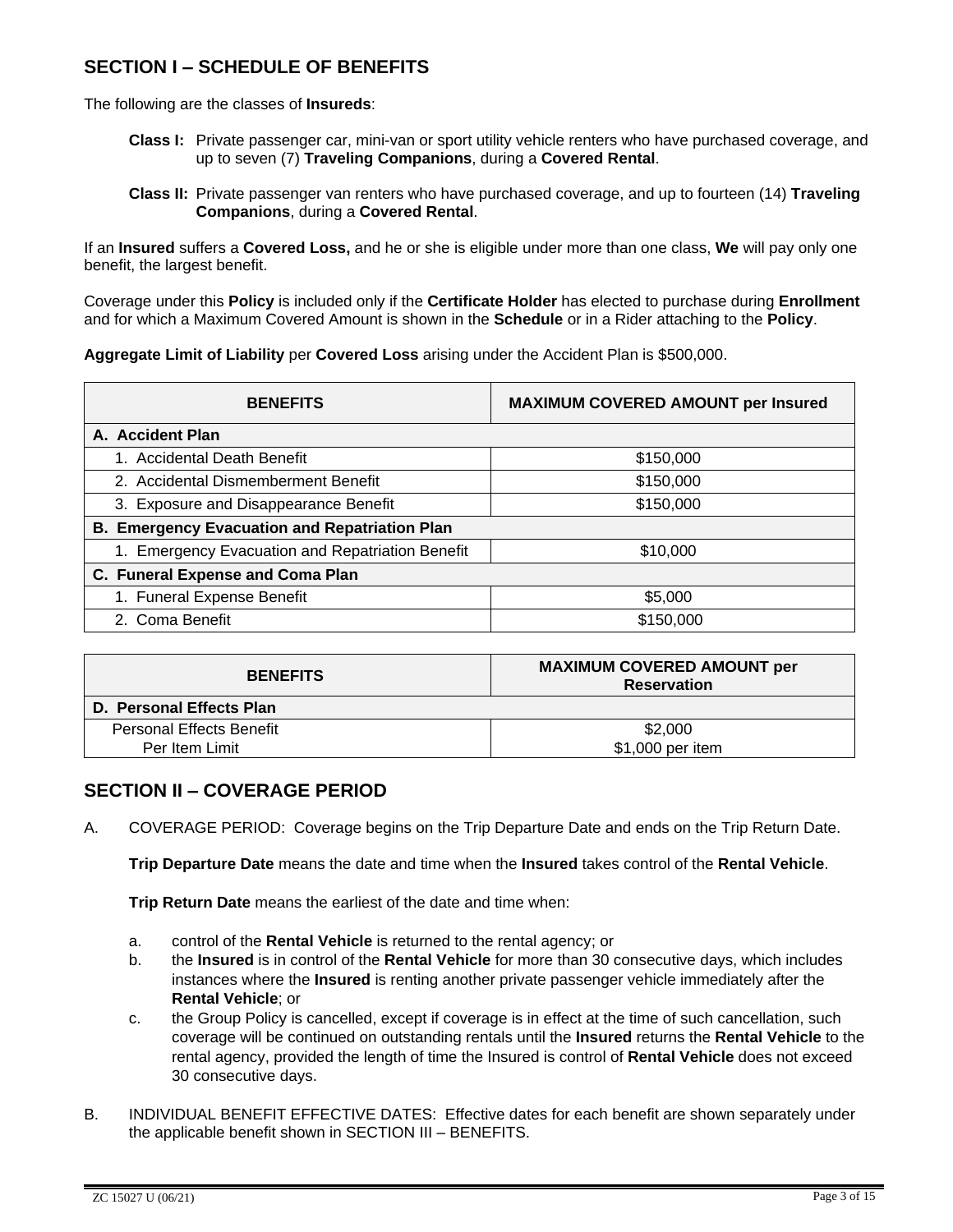# **SECTION III – BENEFITS**

Coverage is included only for Plans and Benefits that the **Certificate Holder** has elected to purchase during **Enrollment** and for which a Maximum Covered Amount is shown in the **Schedule**

#### **A**. **ACCIDENT PLAN**

In the event of multiple covered benefits under this Accident Plan section of the **Policy**, **We** will pay one benefit, the benefit that offers the **Insured** the largest benefit.

#### **1. ACCIDENTAL DEATH BENEFIT**

Subject to SECTION II – COVERAGE PERIOD, the **Insured's** coverage under the Accidental Death Benefit will take effect on the **Trip Departure Date**.

If an **Insured** suffers a loss of life as a result of a **Covered Injury** during a **Covered Rental**, **We** will pay the Accidental Death Benefit Maximum Covered Amount per **Insured** shown in the **Schedule**.

#### **2**. **ACCIDENTAL DISMEMBERMENT BENEFIT**

Subject to SECTION II – COVERAGE PERIOD, the **Insured's** coverage under the Accidental Dismemberment Benefit will take effect on the **Trip Departure Date**.

If a **Covered Injury** to an **Insured** during a **Covered Rental** results in any of the following **Covered Losses** or **Plegia**, **We** will pay the percentage shown below. The **Covered Loss** or **Plegia** must occur within 180 days of the **Covered Accident**.

The benefit amount is based on the Accidental Dismemberment Benefit Maximum Covered Amount per **Insured** shown in the **Schedule** for the person suffering the **Covered Loss** or **Plegia**. If the **Insured** suffers more than one **Covered Loss** or **Plegia** from one **Covered Accident**, **We** will pay only for the **Covered Loss** or **Plegia** with the larger benefit.

The **Covered Loss** benefit is payable based on the following table.

| <b>Covered Loss of</b>                                 | Percentage of Maximum Amount |
|--------------------------------------------------------|------------------------------|
| Both Hands or Both Feet                                | 100%                         |
| One Hand and One Foot                                  | 50%                          |
| One Hand or One Foot plus the loss of Sight of One Eye | 100%                         |
| Sight of Both Eyes                                     | 100%                         |
| Speech and Hearing                                     | 100%                         |
| Speech or Hearing                                      | 50%                          |
| One Hand; One Foot; or Sight of One Eye                | 50%                          |
| Thumb and Index Finger of the same Hand                | 50%                          |
| Hearing in One Ear                                     | 25%                          |

A reduced benefit will be payable equal to 50% of the applicable Accidental Dismemberment Benefit for dismemberment where the dismembered body part is surgically reattached, provided all other provisions of the **Policy** are met. The balance of the applicable Accidental Dismemberment Benefit for such dismemberment will be paid if, after 180 days, the reattachment has failed to the extent that **Covered Loss of Use** then exists, provided all other provisions of the **Policy** are met.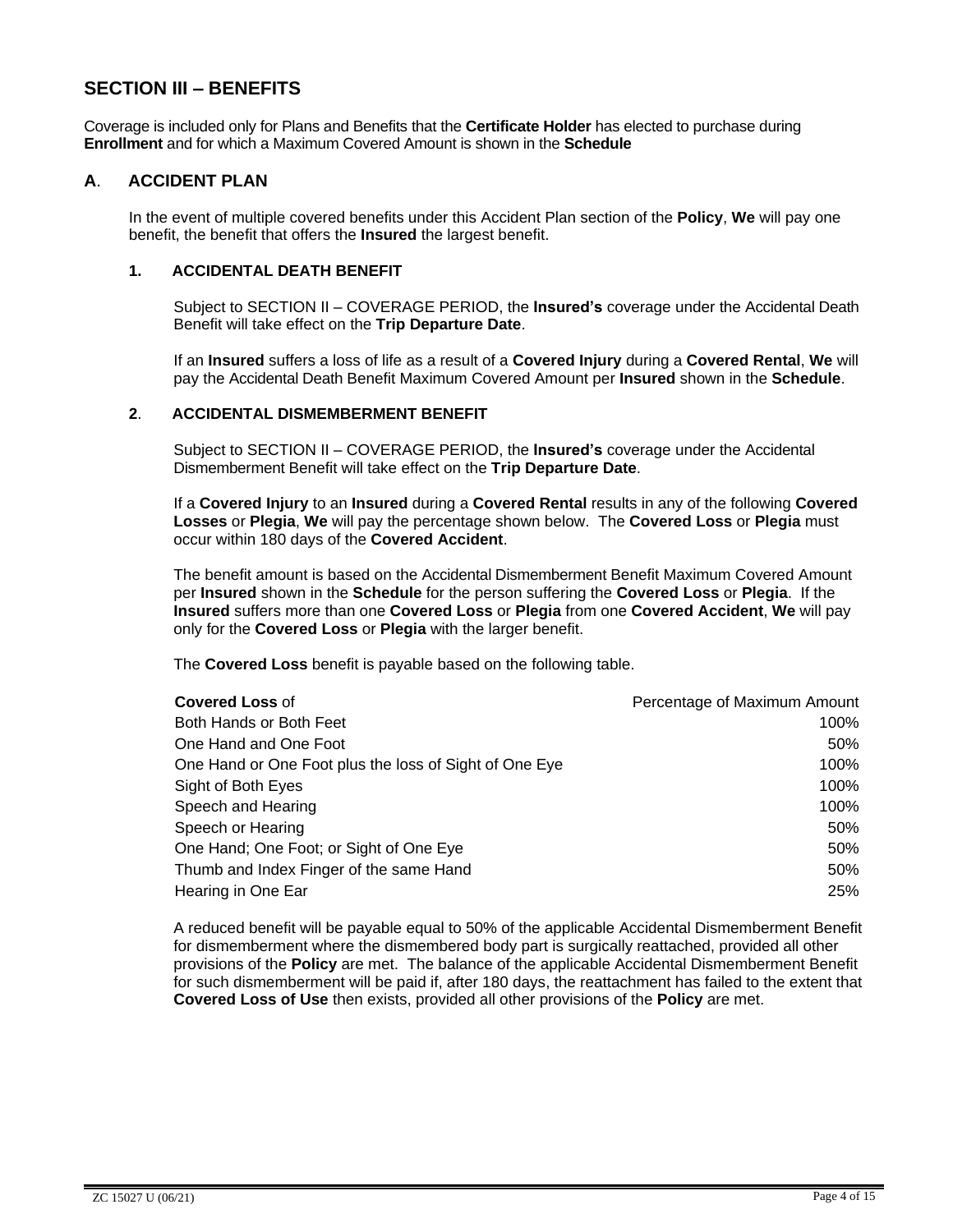The **Plegia** benefit is payable based on the following table.

| <b>Plegia</b> of                                               | Percentage of Maximum Amount |
|----------------------------------------------------------------|------------------------------|
| Quadriplegia (total paralysis of all four Limbs)               | 100%                         |
| Paraplegia (total paralysis of both lower <b>Limbs</b> )       | 100%                         |
| Hemiplegia (total paralysis of upper and lower <b>Limbs</b> on | 100%                         |
| one side of the body)                                          |                              |
| Uniplegia (total paralysis of one Limb)                        | 50%                          |

**Plegia** must continue for 12 consecutive months and be determined by **Our** competent medical authority.

#### **Definitions:**

For purposes of this Section III. A. 2. Accidental Dismemberment Benefit only, the following definitions apply:

#### **Covered Loss** means:

- a. for a foot or hand, actual severance through or above the ankle proximal to the knee or actual severance through or above a wrist joint proximal to the elbow;
- b. for thumb and index finger, complete severance through or above the metacarpophalangeal joint of both digits proximal to the wrist;
- c. total and permanent loss of sight;
- d. total and permanent loss of speech; or
- e. total and permanent loss of hearing.

**Covered Loss of Use** means total paralysis of a **Limb** or **Limbs**, that [has continued for 12 consecutive months and] is determined by **Our** competent medical authority to be permanent, complete and irreversible.

**Plegia** means a permanent, complete and irreversible loss of voluntary movement that affects motor function of one or more **Limbs**. Proof of total **Plegia** may be required by **Us** on a periodic basis. Benefits are not payable for paralysis caused by a stroke.

#### **3**. **EXPOSURE AND DISAPPEARANCE BENEFIT**

Subject to SECTION II – COVERAGE PERIOD, the **Insured's** coverage under the Exposure and Disappearance Benefit will take effect on the **Trip Departure Date**.

If, during a **Covered Rental**, an **Insured** is exposed to weather because of an **Accident** and this exposure results in a **Covered Loss**, **We** will pay the Exposure and Disappearance Benefit Maximum Covered Amount per **Insured** shown in the **Schedule**.

If the conveyance in which an **Insured** is riding during a **Covered Rental** disappears, is wrecked, or sinks, and the **Insured** is not found within 180 days of the event, **We** will presume that the **Insured** lost his/her life as a result of **Covered Injury**. If travel in such conveyance was covered under the terms of the **Policy**, **We** will pay the Exposure and Disappearance Maximum Covered Amount per **Insured** shown in the **Schedule**. **We** have the right to recover the benefit if **We** find that the **Insured** survived the event.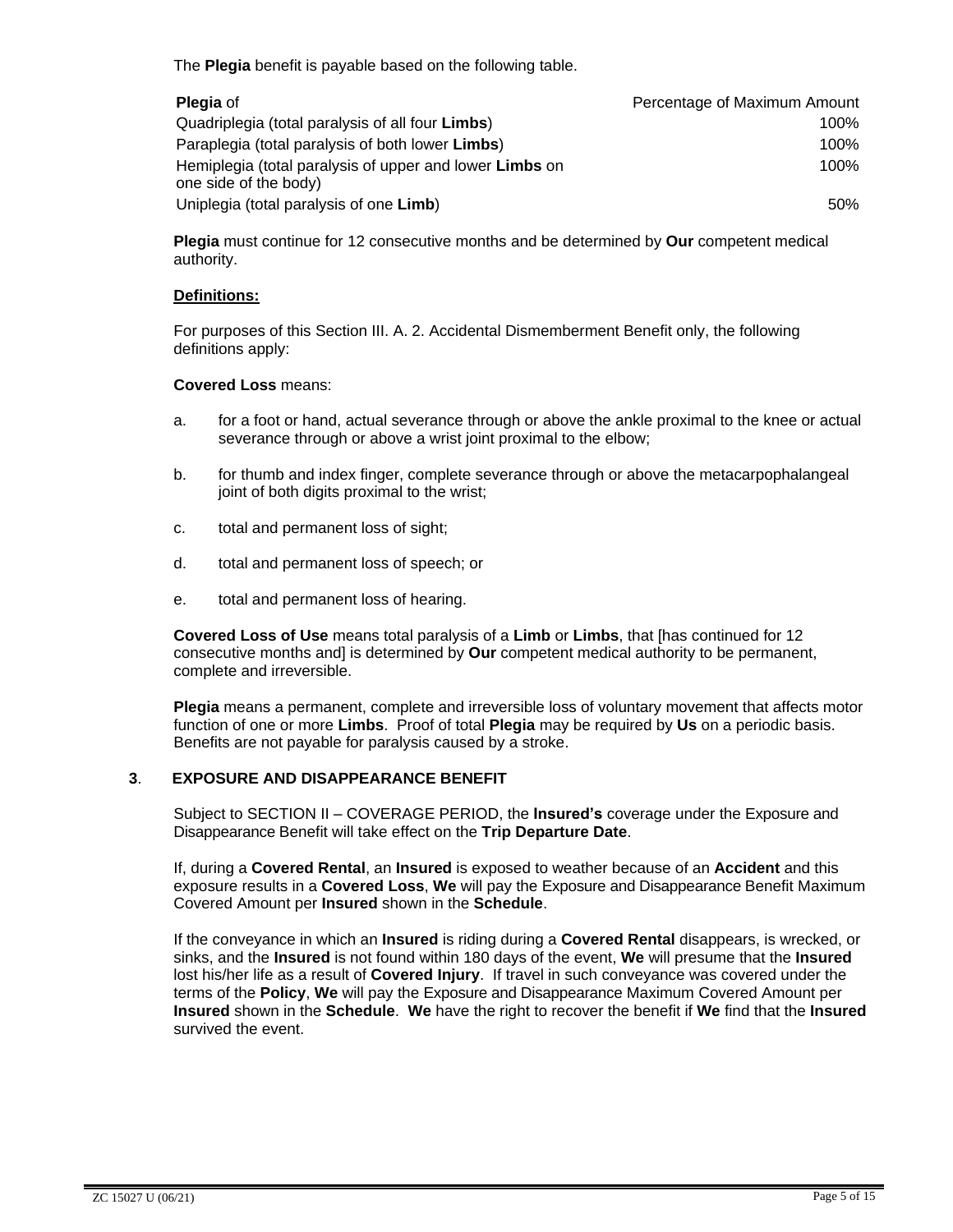#### **B**. **EMERGENCY EVACUATION AND REPATRIATION PLAN**

#### **1**. **EMERGENCY EVACUATION AND REPATRIATION BENEFIT**

Subject to SECTION II – COVERAGE PERIOD, the **Insured's** coverage under the Emergency Evacuation And Repatriation Benefit will take effect on the **Trip Departure Date**.

**We** will pay the **Insured** an Emergency Evacuation And Repatriation Benefit, for the following Covered Expenses incurred by the **Insured**, up to the corresponding Maximum Covered Amount per **Insured** shown in the **Schedule**, subject to the following: (i) health care related Covered Expenses will only be payable at the **Usual and Customary** level of payment; Covered Expenses not related to health care will only be payable at the reasonable and customary level of payment; (ii) benefits will be payable only for Covered Expenses resulting from a **Covered Injury** that occurs during a **Covered Rental**; (iii) the **Insured** must first receive treatment during his or her **Covered Rental**.

#### **The following are Covered Expenses under this Emergency Evacuation and Repatriation Benefit:**

- a. expenses incurred by the **Insured** for **Physician**-ordered emergency medical evacuation, including medically appropriate transportation and necessary medical care en route, to the nearest suitable **Hospital**, if the onsite attending **Physician** certifies that the **Insured** is medically able to travel when the **Insured** is critically **Injured** and no suitable local care is available, subject to **Our** or the **Assistance Provider's** prior approval; and
- b. expenses incurred for non-emergency medical evacuation, including medically appropriate transportation and medical care en route, to a **Hospital** or to the **Insured's Home** when deemed medically necessary by the attending **Physician**, subject to **Our** or the **Assistance Provider's** prior approval; and
- c. repatriation expenses for preparation and air transportation of the **Insured's** remains to his or her **Home**, or up to an equivalent amount for a local burial in the country where death occurred, if the **Insured** dies while outside of Canada. Covered Expenses under this benefit include the reasonable and customary expenses for: (i) embalming; (ii) cremation; (iii) the most economical coffins or receptacles adequate for transportation of the remains; and (iv) transportation of the remains, by the most direct and economical conveyance and route possible. The **Assistance Provider** must make all arrangements and authorize all expenses in advance for this benefit to be payable; and
- d. expenses incurred for return of the **Insured's Baggage** in the event of emergency evacuation or repatriation of remains.

#### **C. FUNERAL EXPENSE AND COMA PLAN**

#### **1. FUNERAL EXPENSE BENEFIT**

Subject to SECTION II – COVERAGE PERIOD, the **Insured's** coverage under the Funeral Expense Benefit will take effect on the **Trip Departure Date**.

If the **Insured** suffers a loss of life covered under this Accident Plan, **We** will pay the Funeral Expense Benefit Maximum Covered Amount per **Insured** shown in the **Schedule**.

#### **2. COMA BENEFIT**

Subject to SECTION II – COVERAGE PERIOD, the **Insured's** coverage under the Coma Benefit will take effect on the **Trip Departure Date**.

If an **Insured** suffers a **Covered Injury** resulting in a **Covered Loss** within fifteen (15) days of a **Covered Accident**, and such **Covered Injury** directly causes the **Insured** to be in a **Coma** for at least fifteen (15) consecutive days, **We** will pay a Coma Benefit.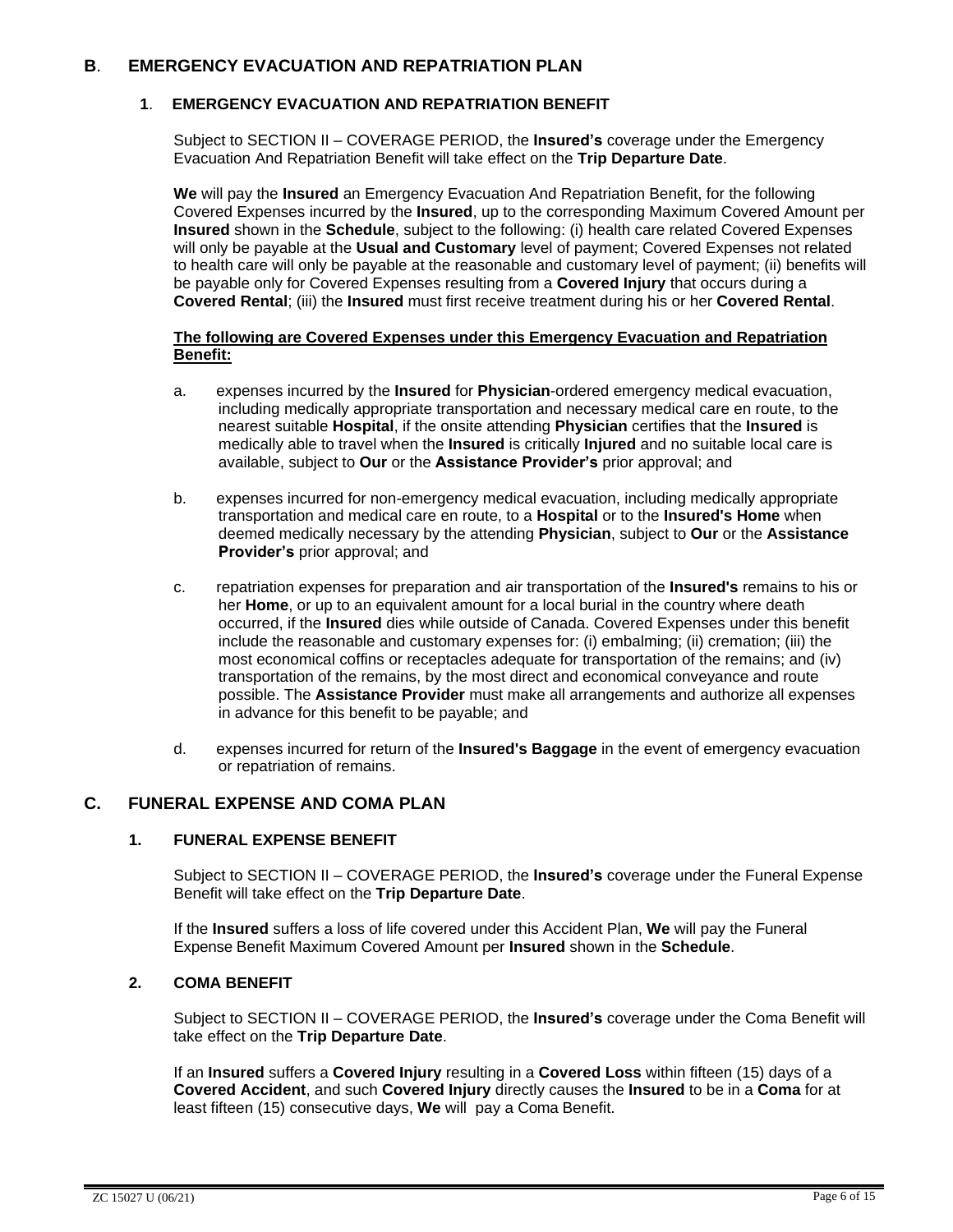The Coma Benefit is equal to one percent of the Coma Benefit Maximum Covered Amount shown in the **Schedule**, and shall be paid each month the **Insured** remains in a **Coma** following the initial fifteen (15) day period.

The Coma Benefit will end on the earliest of the following:

- a. The **Insured** is no longer in a **Coma** which directly resulted from the **Covered Injury**;
- b. The **Insured** received a monthly Coma Benefit for 100 months; or
- c. **We** have paid the Coma Benefit Maximum Covered Amount shown in the **Schedule**.

#### **D**. **PERSONAL EFFECTS PLAN**

#### **1**. **PERSONAL EFFECTS BENEFIT**

Subject to SECTION II – COVERAGE PERIOD, the **Insured's** coverage under the Personal Effects Benefit will take effect on the **Trip Departure Date**.

**We** will reimburse the **Insured** for a Personal Effects Benefit for direct loss, theft, damage or destruction of his/her **Baggage**, or **Personal Effects** during a **Covered Rental**, up to the corresponding Maximum Covered Amount per **Reservation** shown in the **Schedule**.

#### Valuation and Payment of Loss

Payment of loss under the Personal Effects Benefit will be calculated based upon the **Actual Cash Value.** At **Our** option, **We** may elect to repair or replace the **Insured's Baggage**.

**We** may take all or part of a damaged **Baggage** as a condition for payment of loss. In the event of a loss to a pair or set of items, **We** will, solely at **Our** discretion: (i) repair or replace any part to restore the pair or set to its value before the loss; or (ii) pay the difference between the value of the property before and after the loss.

#### The **Insured's** Duties in the Event of a Loss

In case of loss, theft or damage to **Baggage** and **Personal Effects**, the **Insured** must: (i) immediately report the incident to the hotel manager, tour guide or representative, transportation official, local police, or other local authorities and obtain their written report of his/her loss; and (ii) take reasonable steps to protect his/her **Baggage** from further damage, and make necessary, reasonable and temporary repairs. **We** will reimburse the **Insured** for these expenses. **We** will not pay for further damage if the **Insured** fails to protect his/her **Baggage**.

# **SECTION IV – GENERAL DEFINITIONS**

Bold terms within the **Certificate of Insurance**, whether in the singular or plural, are defined as follows. Additional definitions applicable to specific benefits only can be found in Section III – Benefits.

**Actual Cash Value** means the lesser of an item's purchase price less depreciation.

**Accident** or **Accidental** means a sudden, unexpected, and unforeseen event that occurs while the **Policy** is in force and that is the direct and independent cause of bodily injury to the **Insured**.

**Aggregate Limit of Liability** means the total benefits **We** will pay for a **Covered Injury** set forth in the Schedule.For purposes of the **Aggregate Limit of Liability**, a **Covered Injury** will include a **Covered Loss**  or **Covered Losses** arising out of a single event or related events or originating cause occurring within a 90 day period and includes a resulting **Covered Loss** or **Covered Losses**. If the total benefits under the **Aggregate Limit of Liability** is not enough to pay full benefits to each **Certificate Holder**, **We** will pay each **Certificate Holder** a reduced benefit based upon the proportion that the **Aggregate Limit of Liability** bears to the total benefits which would otherwise be paid.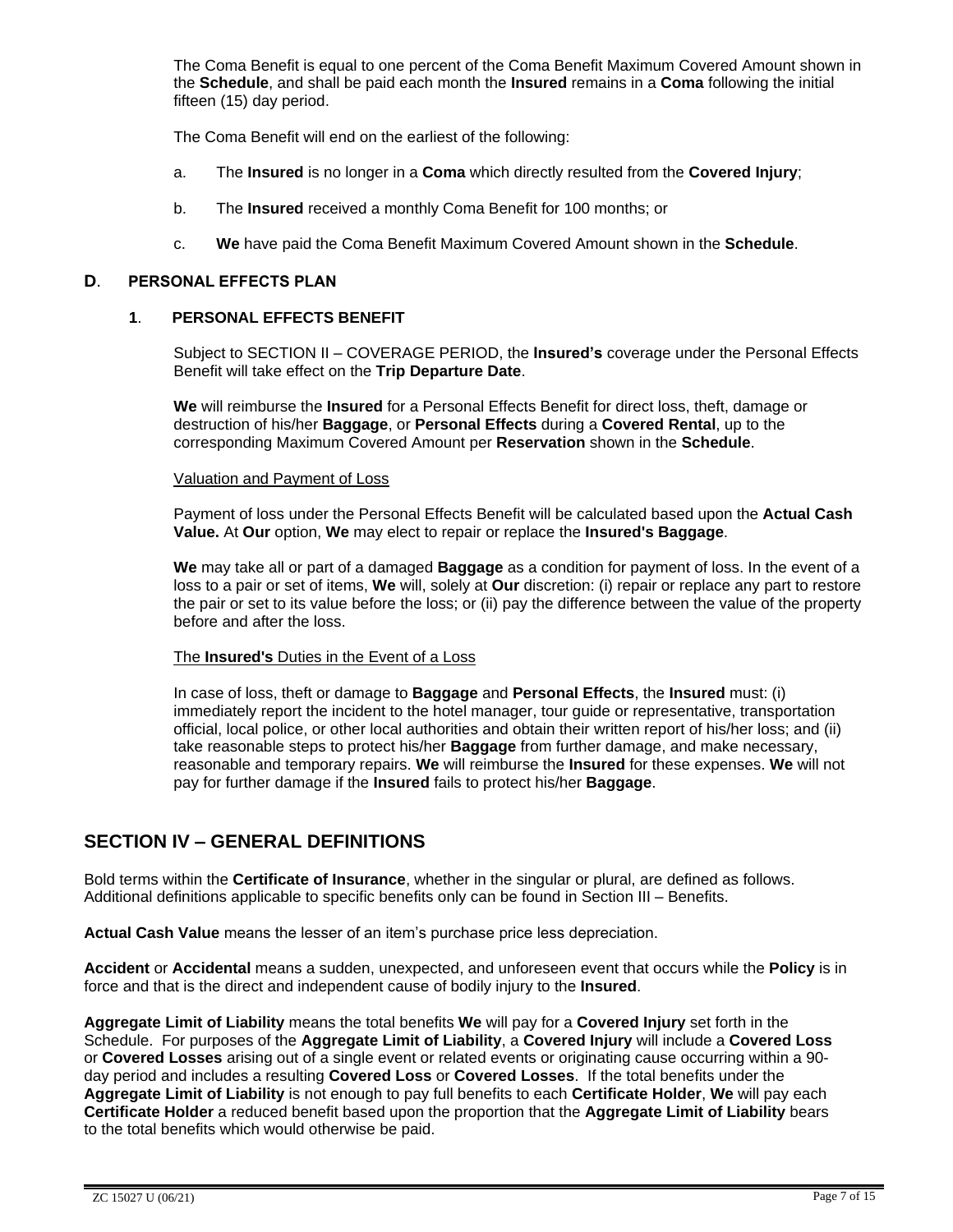#### **Assistance Provider** means

**World Travel Protection Canada Inc. 901 King Street West Toronto, Ontario, Canada M5V 3H5**

**Baggage** means luggage and personal possessions taken by the **Insured** during a **Covered Rental**.

**Certificate Holder** means any person who is covered under the **Policy**, who has completed the **Enrollment**, and who has paid the required premium.

**Coma** means a continuous state of profound unconsciousness, diagnosed or treated after the **Insured's Covered Injury**, lasting for a period of seven (7) or more consecutive days, and characterized by the absence of: (i.) spontaneous eye movements, (ii.) response to painful stimuli, and (iii.) vocalization. The condition must require intubation for respiratory assistance. **Coma** does not include a medically induced coma.

**Coverage Period** means the period beginning on the **Trip Departure Date** and ending on the **Trip Return Date.**

**Covered Accident** means an **Accident** that results in a **Covered Loss**.

**Covered Injury** means bodily injury directly caused by **Accidental** means that is independent of all other causes, results from a **Covered Accident**, occurs while the **Insured** is insured under the **Policy**, and results in a **Covered Loss**.

**Covered Loss** means a loss that meets the requisites of one or more benefits or additional benefits, and for which benefits are payable under the **Policy**.

**Covered Rental** means the rental of a **Rental Vehicle** during the **Coverage Period** from the **Policyholder**, and for which coverage has been elected pursuant to the **Enrollment** and the premium is paid by the **Insured**.

**Destination** means any place where the **Insured** expects to travel to during a **Covered Rental**.

**Domestic Partner** means a person who qualifies as a **Domestic Partner** under the law of Canada.

To qualify as a **Domestic Partner**, the following requirements must be met:

- a. the **Insured** and the **Domestic Partner** must both be at least 18 years of age; and
- b. the **Insured** and the **Domestic Partner** are not related by blood or adoption.

**Enrollment** means the hard copy paper, telephone, telefax, or electronic request to effect insurance under the **Policy** for a prospective **Insured**.

**Family Member** means the **Insured's** or the **Insured's Traveling Companion's Spouse**, child, **Spouse's** child, son/daughter-in-law, parent(s), sibling(s), brother/sister, step-brother/sister, step-parent(s), parent(s)-in-law, brother/sister-in-law, uncle, aunt, niece, nephew, foster child, or ward.

**Foreign National** means a person who is a citizen of a country or jurisdiction other than of Canada and who is not a resident of Canada.

**Group Insurance Policy** means Group Insurance Policy #8619230, issued by the Insurer to the Policyholder.

**Home** means the **Insured's Primary Residence** or secondary residence.

**Hospital** means an institution that:

- a. operates pursuant to applicable local laws and regulations governing such facilities;
- b. primarily and continuously provides medical care and treatment to sick and injured persons on an inpatient basis;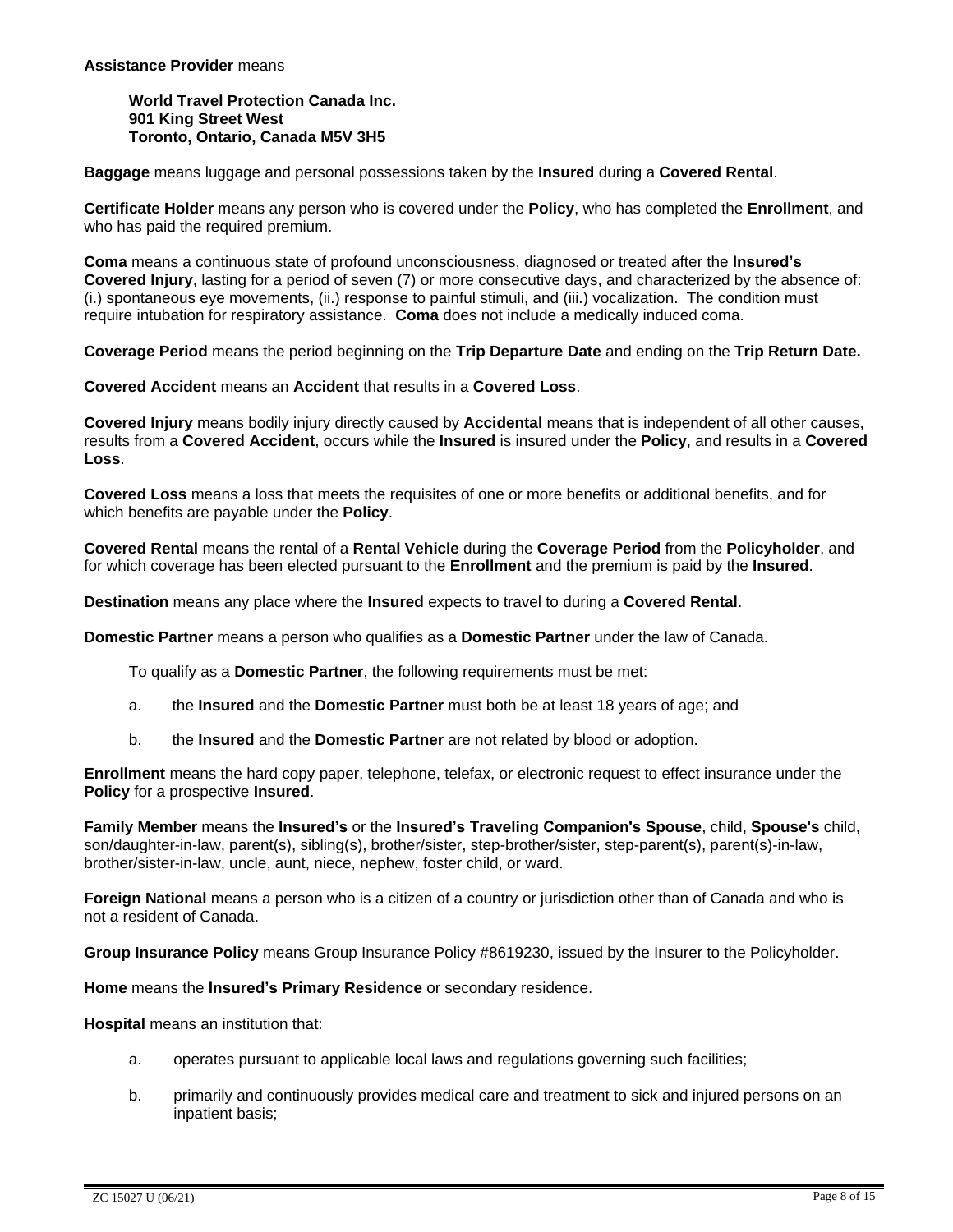- c. operates facilities for medical and surgical diagnosis and treatment by or under the supervision of **Physicians**; and
- d. provides 24-hour nursing service by or under the supervision of Registered Nurses (R.N.) or graduated nurses.

**Hospital** does not mean any institution or part thereof that is used primarily as:

- (1) a nursing home, convalescent home, or skilled nursing facility;
- (2) a place of rest, custodial care, or for the aged;
- (3) a clinic; or
- (4) a place for the treatment of mental sickness, alcoholism or substance abuse.

However, a place for the treatment of mental sickness, alcoholism or substance abuse will be regarded as a **Hospital** if it is part of the institution that meets the requirements in subparagraphs a. to d. of this definition above.

#### **Hospitalized or Hospitalization** means admitted to a **Hospital**.

**Injured**, **Injury** or **Injuries** means a bodily injury or injuries and is not limited to accidental bodily injuries.

#### **Insured** means the **Certificate Holder** and covered **Traveling Companions**.

**Insurer** means Zurich Insurance Company Ltd (Canadian Branch).

**Limb** means an arm or a leg.

**Parachuting** means an activity involving the breaking of a free fall from an airplane using a parachute.

**Personal Effects** means items such as clothing and toiletry items that are included in the **Insured's Baggage** and are required for the **Insured** during the **Coverage Period**.

**Physician** means a person who is:

- a. a doctor of medicine, osteopathy, psychology or other legally qualified practitioner of a healing art that **We** recognize or are required by law to recognize;
- b. licensed to practice in the jurisdiction where care is being given;
- c. practicing within the scope of that license referenced in b. above; and
- d. not related to the **Insured** by blood, marriage, or adoption.

**Policy** means the Group Insurance Policy, the **Policyholder** Application, this **Certificate of Insurance**, and any rider, endorsement, or amendment attached thereto.

**Policyholder** means the group policyholders, Budgetcar Inc. and Payless Car Rental Canada Inc.

**Primary Residence** means an **Insured's** fixed, permanent and main home for legal and tax purposes.

**Rental Vehicle** means a private passenger vehicle rented pursuant to a written contract between the **Policyholder** and the **Insured**.

**Reservation** means the combination of all members of a group of travelers who have booked one single travel arrangement contract with a **Travel Supplier**.

**Schedule** means the schedule in SECTION I – SCHEDULE OF BENEFITS.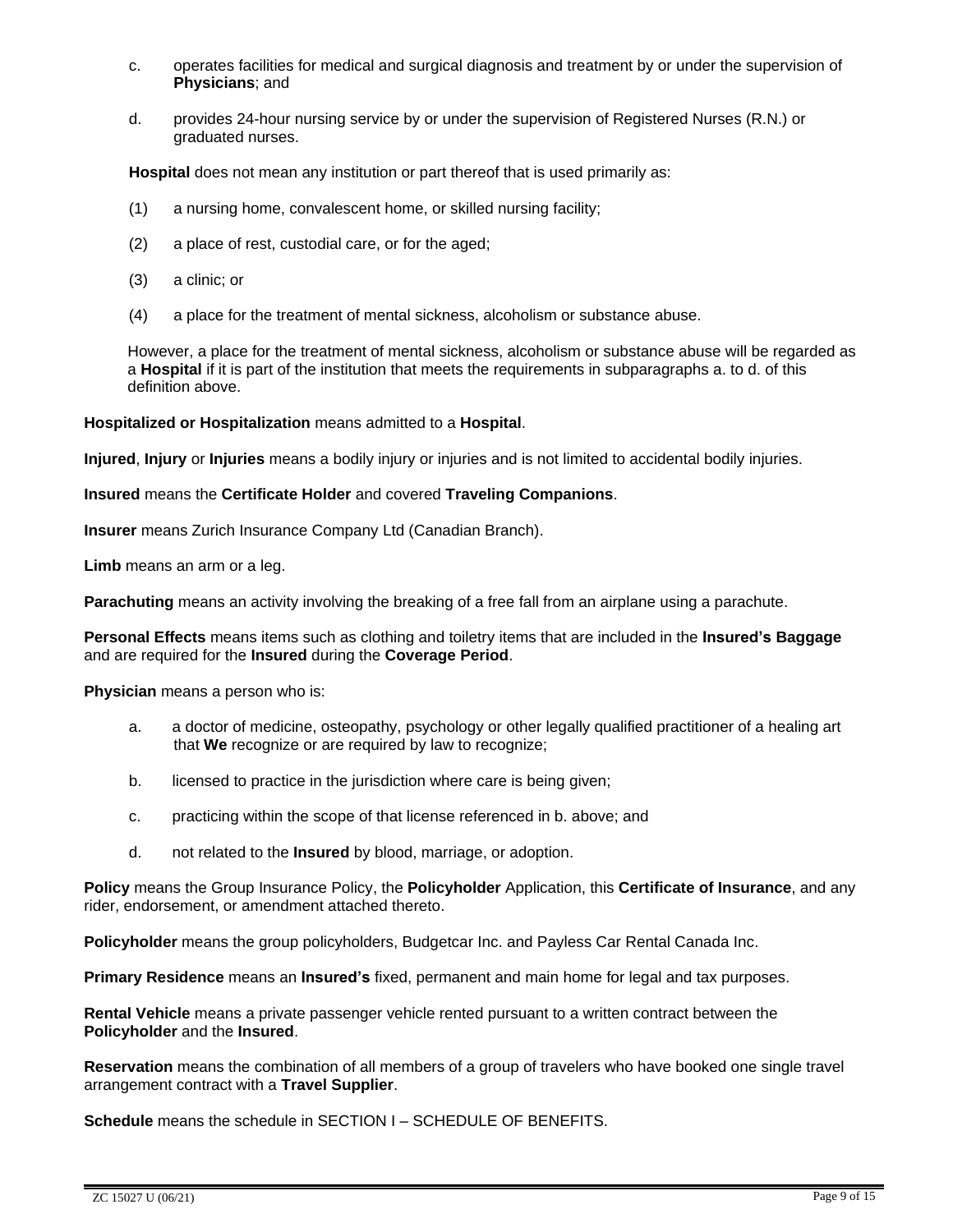**Spouse** means the person who is legally married to the **Insured** or who has been living with the **Insured** for a continuous period of at least one (1) year and is publicly represented as the **Insured**'s domestic partner.

**Travel Supplier** means the tour operator and rental company that provides prepaid travel arrangements for the **Insured** during a **Covered Rental**.

**Traveling Companion** means persons accompanying the **Insured** during a **Covered Rental**.

**Trip Departure Date** has the meaning ascribed to it in SECTION II – COVERAGE PERIOD.

**Trip Return Date** has the meaning ascribed to it in SECTION II – COVERAGE PERIOD.

**Usual and Customary** means the common charge made by other health care providers in the same locality for the treatment furnished. If the common charge for a service cannot be determined due to the unusual nature of such service, **We** will determine the amount based upon:

- a. the complexity involved;
- b. the degree of professional skill required; and
- c. any other pertinent factor.

**We** will make the final determination of what is **Usual and Customary** based on all the circumstances.

**We**, **Us**, and **Our** means Zurich Insurance Company Ltd (Canadian Branch).

### **SECTION V – GENERAL EXCLUSIONS**

Notwithstanding any other term, condition or provision under the **Policy**, **We** shall not provide coverage nor will **We** make any payments or provide any service or benefit to any **Insured**, beneficiary, or third party who may have any rights under the **Policy** to the extent that such cover, payment, service, benefit, or any business or activity of the **Insured** would violate any applicable trade or economic sanctions law or regulation.

We will not pay for any loss under the **Policy**, arising directly or indirectly out of, or as a result of, or from, or that occur to, or are as a result of the actions of the **Insured** for the following:

- a. suicide, attempted suicide, or intentionally self-inflicted injury, while sane or insane;
- b. being under the influence of drugs or intoxicants, unless prescribed by a **Physician**;
- c. participation as a professional in athletics during a **Covered Rental**;
- d. participation in organized amateur or interscholastic athletic or sports competition or related practice events;
- e. riding or driving in any motor competition;
- f. off-road driving, whether as a driver or as a passenger;
- g. declared or undeclared war, or any act of war;
- h. civil disorder;
- i. service in the armed forces of any country;
- j. nuclear reaction, radiation or radioactive contamination;
- k. operating or learning to operate any aircraft, as pilot or crew;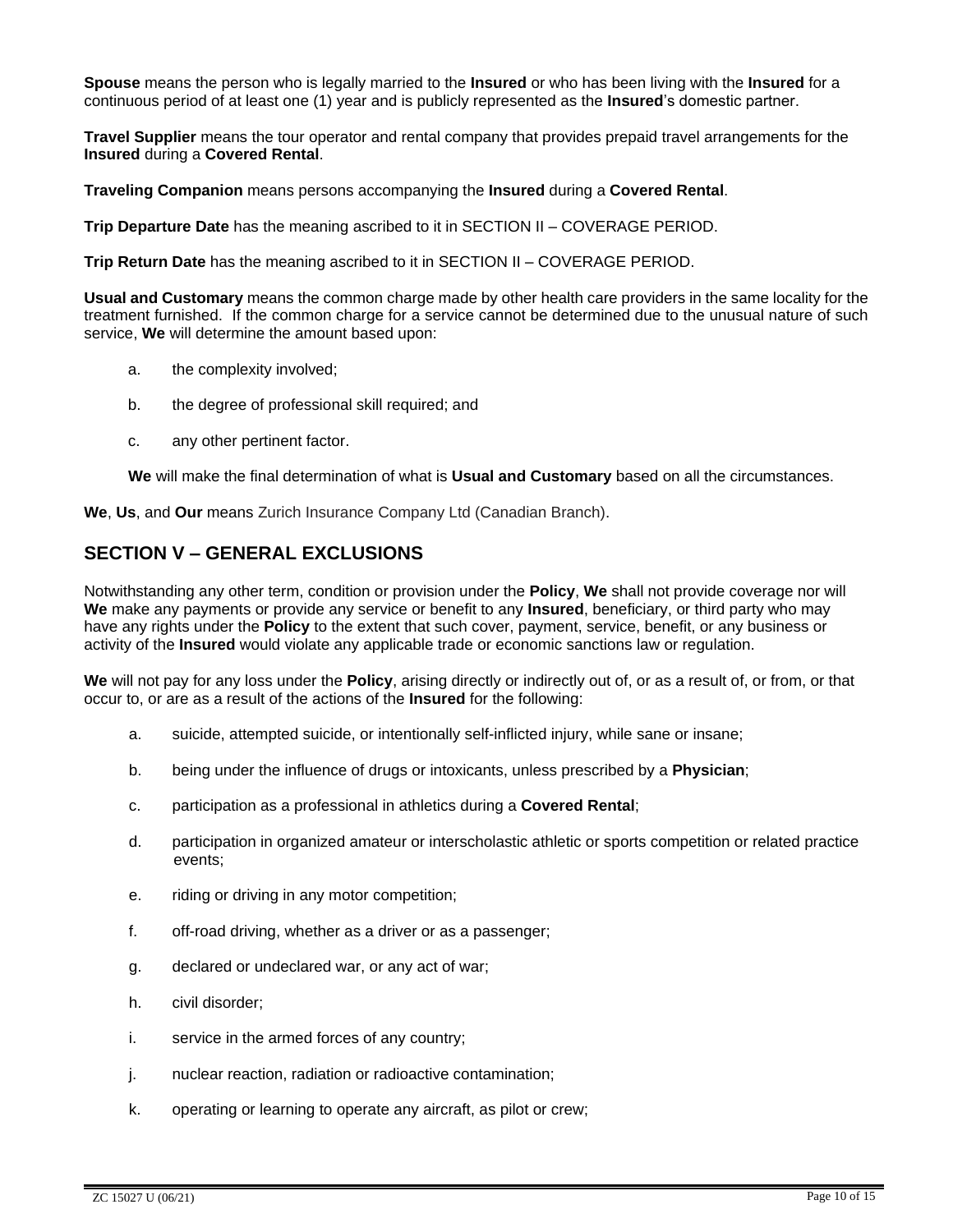- l. mountain climbing, bungee jumping, snow skiing, skydiving, **Parachuting**, free falling, cliff diving, B.A.S.E. or base jumping, hang gliding, parasailing, travel on any air supported device, other than on a regularly scheduled airline or air charter company, or extreme sports;
- m. mountaineering where ropes or guides are commonly used including ascending and descending a mountain requiring specialized equipment, including but not limited to anchors, bolts, carabineers, crampons, lead/top-rope anchoring equipment and pick-axes;
- n. scuba diving if the depth of the water exceeds 75 feet or more;
- o. the **Insured's** commission of or attempt to commit a felony;
- p. elective medical or holistic treatment or procedures;
- q. a loss that results from a sickness, disease, or other condition, event or circumstance, that occurs at a time when the **Policy** is not in effect for the **Insured**;
- r. a diagnosed sickness (if insurance is purchased after such diagnosis) from which no recovery is expected and that only palliative treatment is provided and that carries a prognosis of death within 12 months of the effective date of the applicable coverage under the **Policy**;
- s. sickness, injury or death if insurance is purchased after entering a hospice facility or receiving hospice treatment.

We will not pay for any loss under the **Policy**, arising directly or indirectly out of, or as a result of, or from, or that occur to, or are as a result of the actions of, the following that occur to the **Insured**:

- a. any amount paid or payable under any worker's compensation, disability benefit, or similar law;
- b. a loss or damage caused by detention, confiscation, or destruction by customs;
- c. medical treatment during a **Covered Rental**, or arising during a **Covered Rental** undertaken for the purpose or intent of securing medical treatment;

The following additional exclusion applies to the Accidental Death Benefit and Accidental Dismemberment Benefit:

a. **We** will not pay for loss caused by or resulting from sickness of any kind.

The following additional exclusions apply to the Personal Effects Benefit:

- a. **We** will not pay for damage to or loss of the following items:
	- (1) animals;
	- (2) property used in trade, business or for the production of income; household furniture; musical instruments; brittle or fragile articles; jewelry; or if the loss results from the use thereof, sporting equipment;
	- (3) boats, motors, motorcycles, motor vehicles, aircraft, and other conveyances (except wheelchairs) or equipment, or parts for such conveyances;
	- (4) artificial limbs or other prosthetic devices, artificial teeth, dental bridges, dentures, dental braces, retainers or other orthodontic devices, hearing aids, any type of eyeglasses, sunglasses or contact lenses;
	- (5) documents or tickets, except for administrative fees required to reissue tickets up to \$250 per ticket;
	- (6) money, checks of any kind, stamps, stocks and bonds, postal or money orders, securities, accounts, bills, deeds, food stamps, or credit cards, except as otherwise specifically included elsewhere in the **Policy**;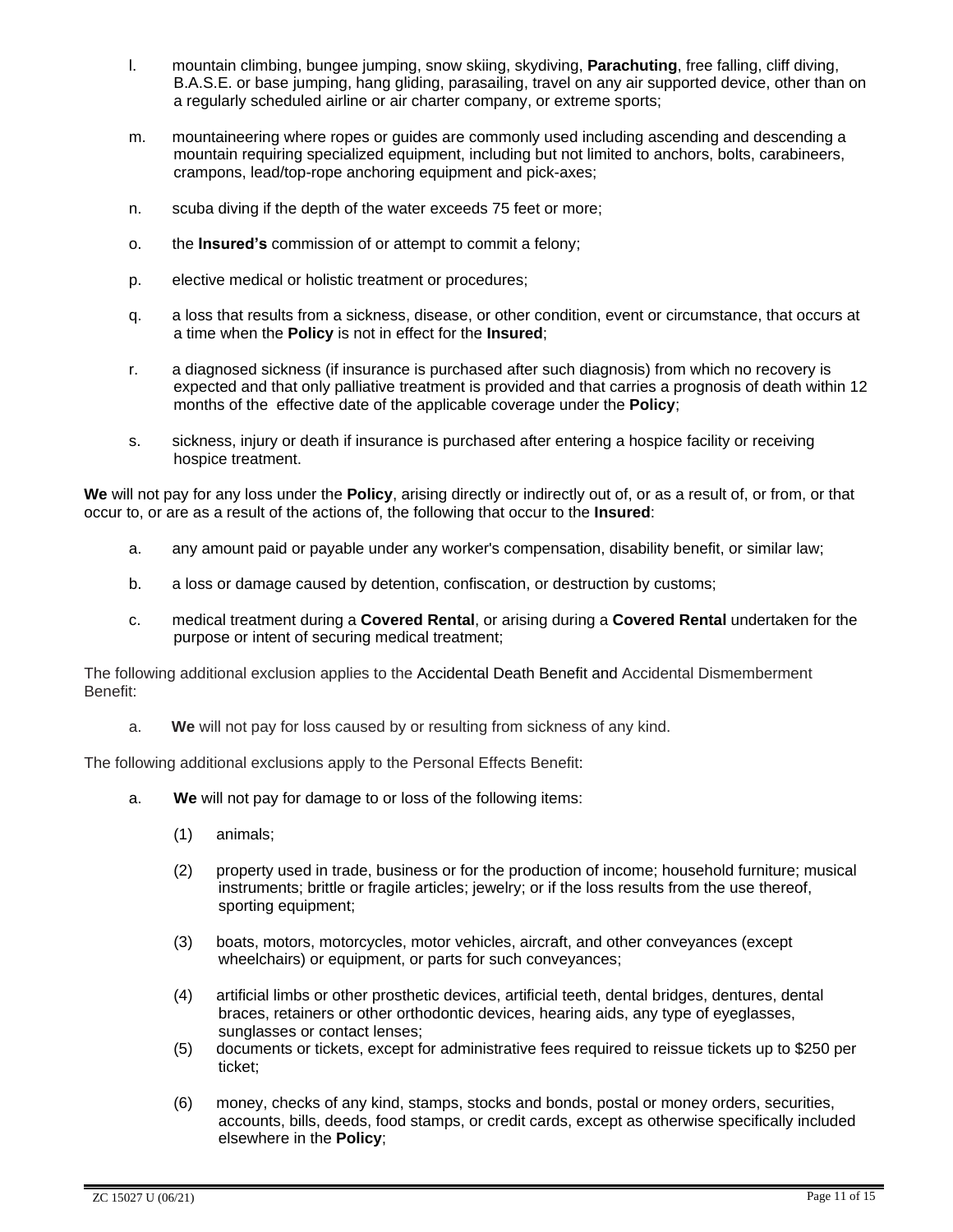- (7) property shipped as freight or shipped prior to the **Trip Departure Date**;
- (8) contraband.
- b. **We** will not pay for loss to **Baggage** and **Personal Effects** arising from:
	- (1) defective materials or craftsmanship;
	- (2) normal wear and tear, gradual deterioration, inherent vice;
	- (3) rodents, animals, insects or vermin;
	- (4) electrical current, including electric arcing that damages or destroys electrical devices or appliances;
	- (5) mysterious disappearance;
	- (6) confiscation by airport personnel.

# **SECTION VI - HOW TO FILE A CLAIM**

A. NOTICE:The **Certificate Holder** or the beneficiary, or someone on their behalf, must give **Us** written notice of the **Covered Loss** within 90 days of such **Covered Loss**, or as soon thereafter as reasonably possible. The notice must name the **Certificate Holder** and the Policy Number. To request a claim form, the **Certificate Holder** or the beneficiary, or someone on their behalf may contact **Us** at 1-888-999-1971. The notice must be sent to the address shown in this paragraph below, or to any of **Our** agents. Notice to **Our** agents is considered notice to **Us**.

#### **World Travel Protection Canada Inc. 901 King Street West Toronto, Ontario, Canada M5V 3H5**

- B. CLAIM FORMS: **We** will send the claimant Proof of Loss forms within 15 days after **We** receive notice. If the claimant does not receive the Proof of Loss form in 15 days after submitting notice, he or she can send **Us** a detailed written report of the claim and the extent of the **Covered Loss**. **We** will accept this report as a Proof of Loss if sent within the time fixed below for filing a Proof of Loss.
- C. PROOF OF LOSS: Written Proof of Loss, acceptable to **Us**, must be sent within 90 days of the **Covered Loss**. Failure to furnish Proof of Loss acceptable to **Us** within such time will neither invalidate nor reduce any claim if it was not reasonably possible to furnish the Proof of Loss within 90 days of the **Covered Loss**, and the Proof of Loss was provided as soon as reasonably possible.

# **SECTION VII - PAYMENT OF CLAIMS**

- A. TIME OF PAYMENT: **We** will pay claims for all **Covered Losses**, other than **Covered Losses** for which the **Policy** provides any periodic payment, as soon as practicable upon receipt of written Proof of Loss in accordance with Section VI. Unless an optional periodic payment is stated or chosen, any **Covered Loss** to be paid in periodic payments will be paid at the end of each four-week period.
- B. WHO **WE** WILL PAY:
	- 1. LOSS OF LIFE OF AN **INSURED**: **We** will pay the benefit to the **Insured's** estate. If any **Insured** is a minor or is not competent to give a valid release for the payment, the payment will be made to his/her parent, guardian, or other person actually supporting the **Insured**.
	- 2. ALL OTHER CLAIMS: Benefits are to be paid to the **Insured**.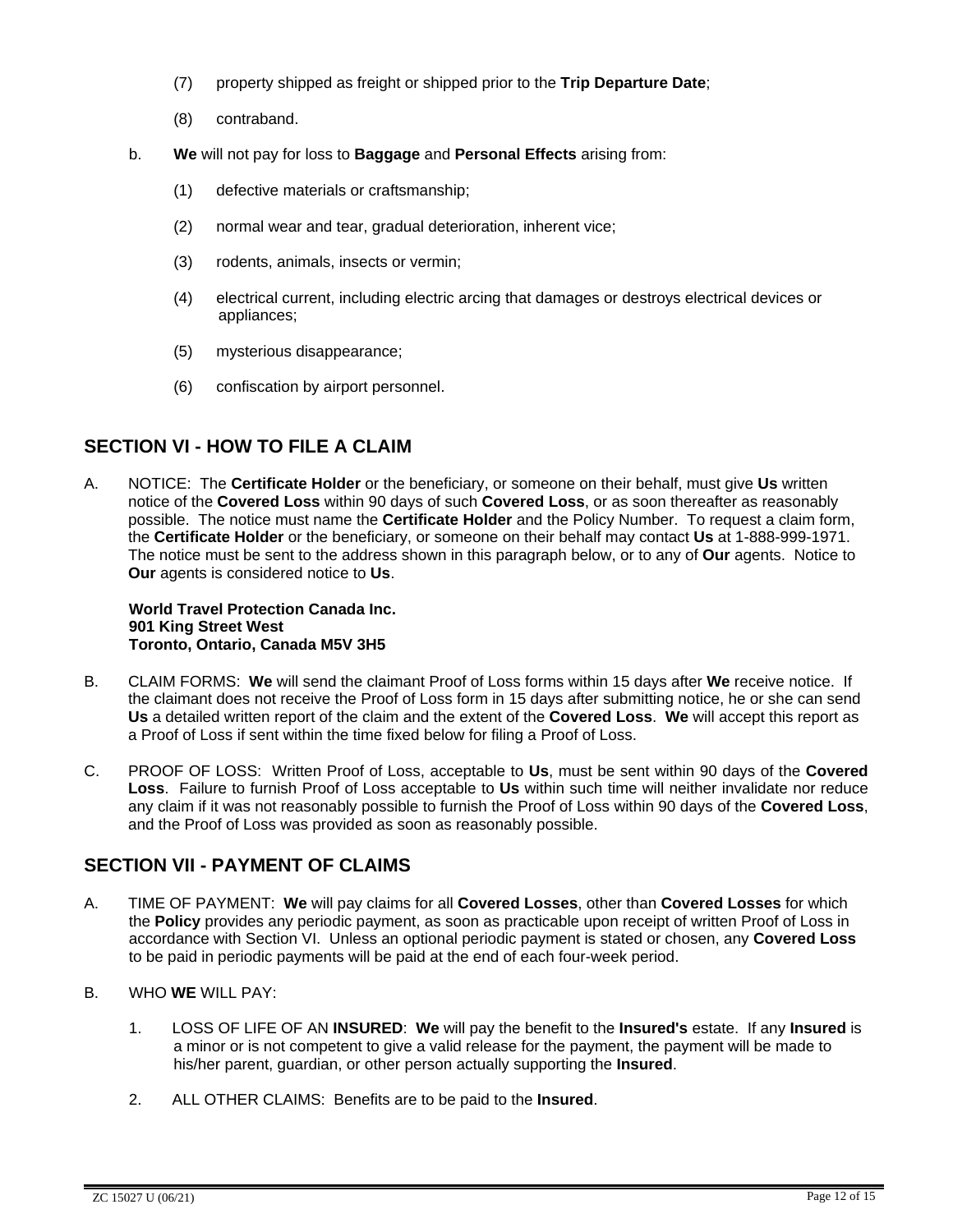3. If a **Foreign National** is entitled to benefits for a **Covered Loss** and **We** are unable to make payment directly to him or her because of legal restrictions in the country or jurisdiction where such **Foreign National** is located, **We** will either: (i) pay the benefits to a bank account owned by the **Foreign National** in Canada; or (ii) if no such bank account is established or maintained, **We** will pay the benefits to the **Policyholder** on behalf of the **Foreign National**.

It will then be the responsibility of the **Policyholder** to remit the benefit to such **Foreign National**. Payment of the benefit to the **Policyholder** will release **Us** from any further liability to the **Foreign National**. If the **Policyholder** does not remit the payment to the **Foreign National**, the **Policyholder** will indemnify **Us** and hold **Us** harmless against any and all liability incurred by **Us** including, but not limited to, interest, penalties, and attorneys' fees in connection with, arising or resulting from such failure to remit payment. The **Policyholder** will not be considered the beneficiary under the **Policy** if payment is made to the **Policyholder** in accordance with this provision.

4. Any payment **We** make will fully discharge **Us** to the extent of the payment.

# **SECTION VIII - POLICY CONDITIONS**

A. MISREPRESENTATION If a person applying for insurance falsely describes the property to the prejudice of **Us**, or misrepresents or fraudulently omits to communicate any circumstances that is material to be made known to **Us** order to enable it to judge of the risk to be undertaken, the **Policy** is void as to the property in relation to which the misrepresentation or omission is material.

If there is an error in any **Insured**'s age*,* the premiums will be adjusted to reflect the correct age, as long as the age is within the insurable limits of this **Policy**.

- B. PROPERTY OF OTHERS Unless otherwise specifically stated in the contract, **We** are not liable for loss or damage to property owned by any person other than the **Insured**, unless the interest of the **Insured** therein is stated in the contract.
- C. CHANGE OF INTEREST **We** are liable for loss or damage occurring after an authorized assignment under the *Bankruptcy Act* or change of title by succession, by operation of law, or by death.
- D. MATERIAL CHANGE Any change material to the risk and within the control and knowledge of the **Insured** avoids the **Policy** as to the part affected thereby, unless the change is promptly notified in writing to **Us** or our local agent, and **We may** when notified return the unearned portion, if any, of the premium paid and cancel the **Policy,** or may notify the Insured in writing that, if he/she desires the contract to continue in force, he/she must, within fifteen days of the receipt of the notice, pay to **Us** an additional premium, and in default of such payment the **Policy** is no longer in force and **We** shall return the unearned portion, if any, of the premium paid.
- E. REQUIREMENTS AFTER LOSS (a) Upon the occurrence of any loss or damage to the insured property, the **Insured** shall, if the loss or damage is covered by the **Policy**, in addition to observing the requirements of conditions I, J and K, (i) forthwith give notice thereof in writing to **Us**; (ii) deliver as soon as practicable to **Us** a Proof of Loss verified by a statutory declaration a) giving a complete inventory of the destroyed and damaged property and showing in detail quantities, costs, actual cash value and particulars of amount of loss claimed, b) stating when and how the loss occurred, and if caused by fire or explosion due to ignition, how the fire or explosion originated, so far as the **Insured** knows or believes, c) stating that the loss did not occur through any willful act or neglect or procurement, means or connivance of the **Insured** d) showing the amount of other insurances and the names of other insurers, 2 e) showing the interest of the **Insured** and of all others in the property with particulars of all liens, encumbrances and other charges upon the property, f) showing any changes in title, use, occupation, location, possession or exposures of the property since the issue of the **Policy**, g) showing the place where the property insured was at the time of loss; (iii) if required, give a complete inventory of undamaged property and showing in detail quantities, cost, **Actual Cash Value**; (iv) if required and if practicable, produce books of account, warehouse receipts and stock lists, and furnish invoices and other vouchers verified by statutory declaration, and furnish a copy of the written portion of any other policy. (b) The evidence furnished under clauses (c) and (d) of subparagraph (i) of this condition shall not be considered proofs of loss within the meaning of conditions K and L.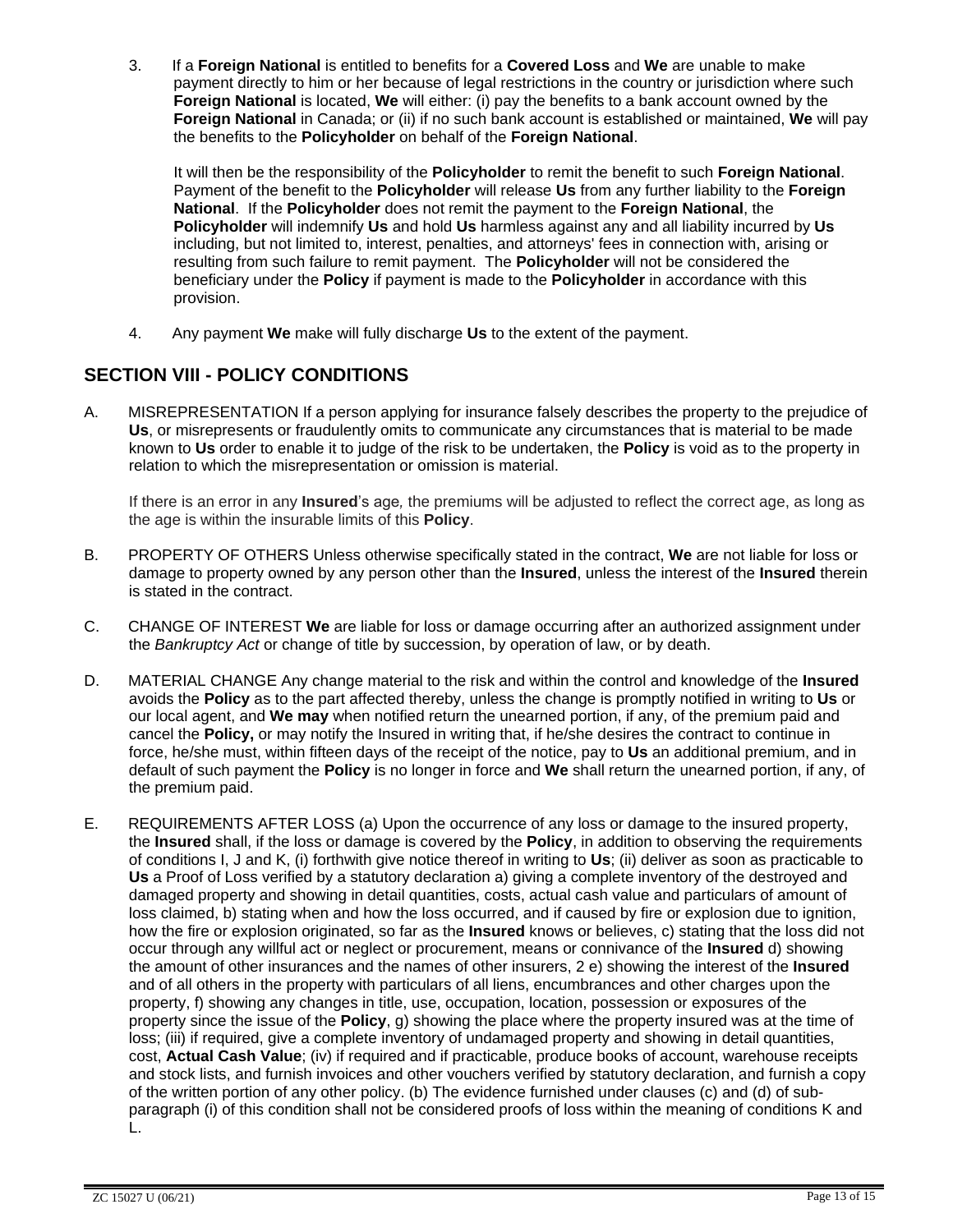- F. FRAUD Any fraud or willfully false statement in a statutory declaration in relation to any of the above particulars, vitiates the claim of the person making the declaration.
- G. WHO MAY GIVE NOTICE AND PROOF Notice of loss may be given and Proof of Loss may be made by the agent of the **Insured** named in the **Policy** in case of absence or inability of the **Insured** to give the notice or make the proof, and absence or inability being satisfactory accounted for, or in the like case, or if the **Insured** refuses to do so, by a person to whom any part of the insurance money is payable.
- H. SALVAGE (a) The **Insured**, in the event of any loss of damage to any property insured under the **Policy**, shall take all reasonable steps to prevent further damage to such property so damaged and to prevent damage to other property insured hereunder including, if necessary, its removal to prevent damage or further damage thereto. (b) **We** shall contribute pro rata towards any reasonable and proper expenses in connection with steps taken by the **Insured** and required under sub-paragraph (a) of this condition according to the respective interests of the parties.
- I. ENTRY, CONTROL, ABANDONMENT After loss or damage to insured property, **We** have an immediate right of access and entry by accredited agents sufficient to enable them to survey and examine the property, and to make an estimate of the loss or damage, and after the **Insured** has secured the property, a further right of access and entry sufficient to enable them to make appraisement or particular estimate of the loss or damage, but **We** are not entitled to the control or possession of the insured property, and without **Our** consent there can be no abandonment to it of insured property.
- J. APPRAISAL In the event of disagreement as to the value of the property insured, the property saved or the amount of loss, those questions shall be determined by appraisal as provided under the laws of the Canadian province or territory of the **Insured's** primary residence before there can be any recovery under this **Policy** whether the right to recover on the **Policy** is disputed or not, and independently of all other questions. There shall be no right to an appraisal until a specific demand therefore is made in writing and until after Proof of Loss has been delivered.
- K. WHEN LOSS PAYABLE The loss is payable within sixty days after completion of the Proof of Loss, unless the **Policy** provides for a shorter period.
- L. REPLACEMENT (a) **We may**, instead of making payment, repair, rebuild, or replace the property damaged or lost, giving written notice of its intention so to do within thirty days after receipt of the Proofs of Loss. (b) In the event **We** shall commence to so repair, rebuild, or replace the property within forty-five days after the receipt of the proofs of loss, and shall thereafter proceed with all due diligence to the completion thereof.
- M. SUIT AGAINST US No action on the **Policy** or **Certificate of Insurance** may be brought until 60 days after written Proof of Loss has been sent to **Us**. Every action or proceeding against us for the recovery of insurance money payable under the contract is absolutely barred unless commenced within the time set out in the *Insurance Act* (for actions or proceedings governed by the laws at Alberta, Manitoba and British Columbia), the *Limitations Act, 2002* (for transactions or proceedings governed by the laws of Ontario), or other applicable legislation.
- N. NOTICE Any written notice to **Us** may be delivered at, or sent by registered mail to **Our** chief agency or head office in the Province. Written notice may be given to the **Insured** named in the **Policy** by letter personally delivered to him or by registered mail addressed to him at his latest post office address as notified to **Us.** In this condition, the expression "registered" means registered in or outside Canada.

# **SECTION IX - GENERAL CONDITIONS**

A. CHANGE OR WAIVER: A change or waiver of any term or condition of the **Policy** must be issued by **Us** in writing and signed by one of **Our** executive officers. No agent has authority to change or waive **Policy** provisions, terms or conditions. A failure to exercise any of **Our** rights under the **Policy** will not be deemed as a waiver of such rights in the same or future situations.